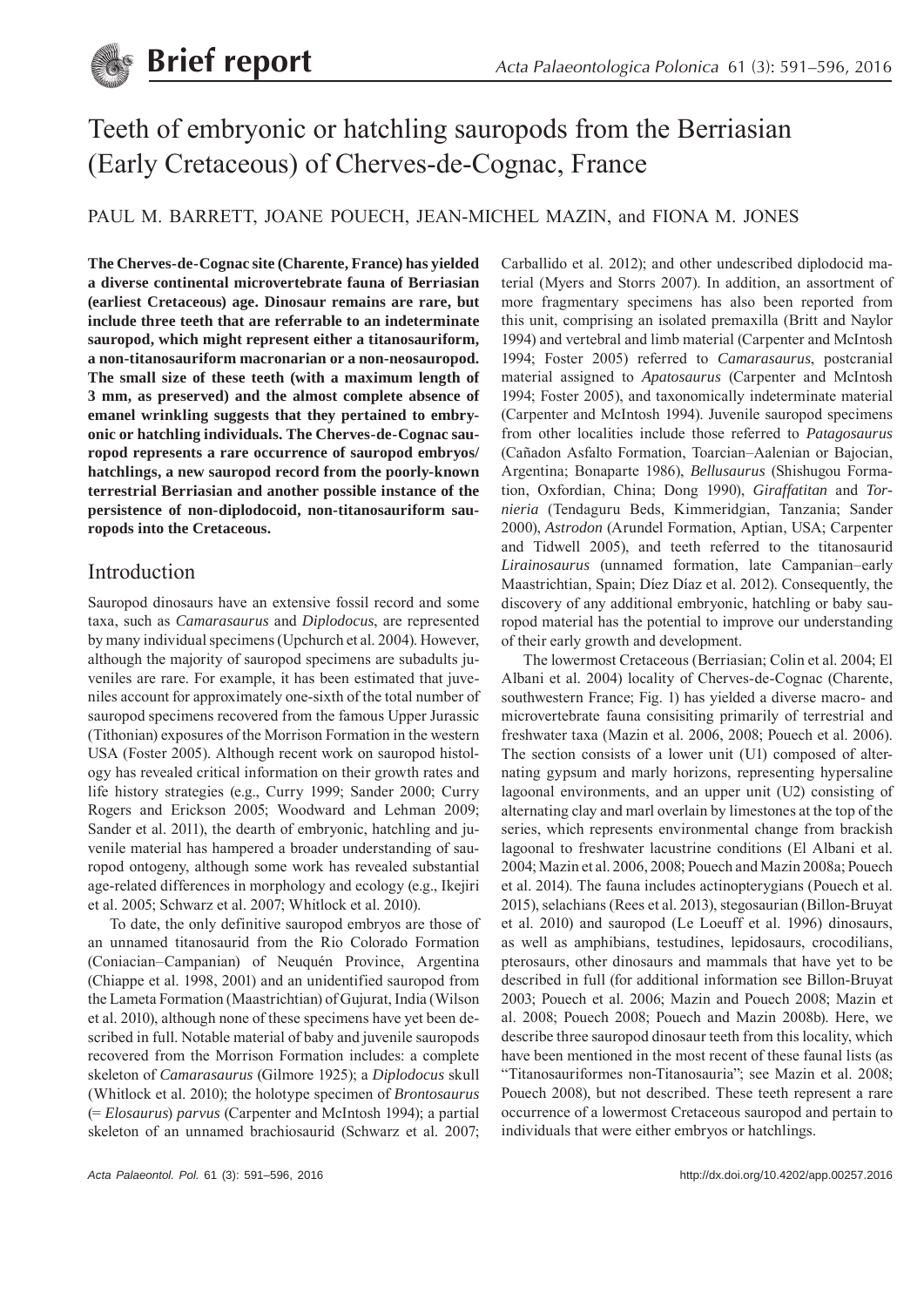

Fig. 1. Location of the Cherves-de-Cognac site near the town of Cognac, Charente, southwestern France (**A**), area of the Champblanc Quarry (**B**, modified from OpenStreetMap.org).

*Institutional abbreviations*.―CHV, Museum of Angoulême, Département de la Charente, France.

*Other abbreviations*.―SI, slenderness index.

## Material and methods

The teeth were extracted by screen-washing the marly sediment from level C36 of unit U2, after dissociation by adding oxygen peroxide. Over 300 kg of sediment was screened in total, yielding 10 812 isolated teeth of numerous taxa, of which only three can be referred to Sauropoda. Imaging was carried out using X-Ray microtomography at the European Synchrotron Radiation Facility (ESRF, Grenoble, France), on beamline ID19. Tomographic specifications used were: pixel size, 1.4 μm; propagation distance, 50 mm; energy, 20 KeV. Data processing and 3D reconstructions were conducted using Octave, Matlab and VGStudioMax 2, under ESRF and MNHN licences.

## Systematic palaeontology

Sauropoda Marsh, 1878

Gen. et sp. indet.

Figs. 2, 3.

*Material*.―CHVm03.561, CHVm03.588, and CHVm03.589, three isolated tooth crowns (Figs. 2, 3), from Level C36, Champblanc Quarry, Cherves-de-Cognac, Charente, France; Berriasian (Lower Cretaceous).

*Description*.―All of the teeth are generally similar in overall morphology, although there are minor differences between them that may represent positional or taxonomic variation (Figs. 2, 3). Nevertheless, as the teeth are not associated and, as the sample size is so small, it is not possible to distinguish between these alternative hypotheses at present. The crowns are complete and well-preserved, but the teeth are all broken basally (Figs. 2, 3). CHVm03.588 and CHVm03.589 each possess a small amount of the root and the root-crown junction in these teeth is marked by a slight mesial constriction (present in CHVm03.561 and CHVm03.589, but absent in CHVm03.588), and changes in enamel surface texture and colour (Figs. 2A –C, 3). CHVm03.588 has an slenderness index (SI: sensu Upchurch 1998) of approximately 2.16, and this ratio is 2.02 and 1.6 in CHVm03.561 and CHVm03.589, respectively. As preserved, none of the tooth crowns exceed 3.0 mm in total apicobasal length (inclusive of both the crown and partial root) or 1 mm in mesiodistal width.

All three crowns have a "D"-shaped cross-section with a convex labial surface and shallowly concave lingual surface (Fig. 2D), with the labial convexity more marked distally than mesially, so that the labiolingually thickest part of the crown is offset slightly distal to the tooth long axis. The root has a subcircular cross-section (Fig. 2E). In labial or lingual view, the crowns are mesiodistally narrow and either unexpanded relative to the root (CHVm03.588), or only very slightly expanded mesially (CHVm03.561 and CHVm03.589). The distal margin of the tooth is almost straight, whereas the mesial margin is gently convex in CHVm03.561 and CHVm03.589 and results in the abovementioned mesial constriction at the root-crown junction (Figs. 2, 3). In all three teeth, the crown margins converge apically to form a bluntly rounded, triangular apex. The tooth apices lack recurvature.

CHVm03.588 and CHVm03.589 lack labial grooves, but very shallow grooves are present adjacent to both the mesial and distal crown margins in CHVm03.561. The lingual concavity houses a low, broad lingual ridge in all three teeth that extends for the full length of the crown (Figs. 2, 3). None of the teeth possess wear facets on their apical, mesial, or distal margins and denticles are absent from all teeth. In general, the enamel is either smooth or exhibits a fine, granular texture that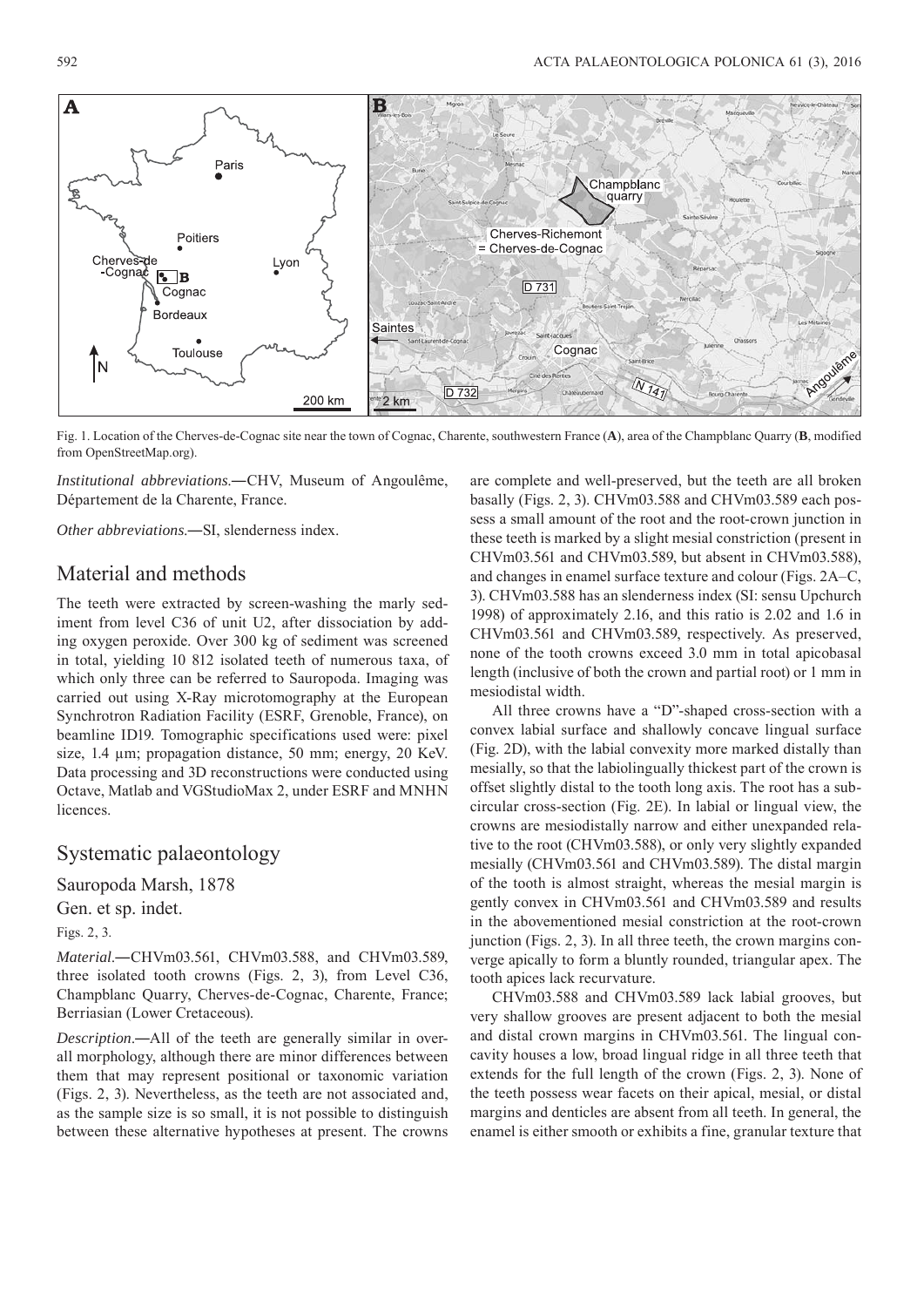

Fig. 2. Isolated tooth (CHVm03.588) of an indeterminate embryonic or hatchling sauropod from the Berriasian (Early Cretaceous) of Cherves-de-Cognac, France; in mesial (**A**), labial (**B**), lingual (**C**), apical (**D**), and basal (**E**) views.

lacks reticulate wrinkled textures (Figs. 2, 3). Nevertheless, very low relief, coarse enamel wrinkling is present on the apical part of the labial crown surface in CHVm03.588. (Fig. 2B).

## Discussion

Referral of the Cherves-de-Cognac teeth to Sauropoda is supported by the presence of a crown with a "D"-shaped cross-section, the presence of a lingual concavity with an associated lingual ridge, and faint indications of enamel wrinkling on one of the teeth (Upchurch 1998; Wilson 2002). The lack of both extreme crown elongation (with SIs that are substantially lower than 4.0) and a cylindrical crown cross-section excludes the teeth from referral to either Diplodocoidea or a derived clade within Titanosauria (Upchurch 1998; Wilson 2002). These teeth also lack the characteristic "heart-shaped" outline of turiasaur tooth crowns (Royo-Torres and Upchurch 2012). The Cherves-de-Cognac teeth were originally referred to "Titanosauriformes non-Titanosauria" (Mazin et al. 2008; Pouech 2008), but no discussion was provided to support this identification. The site has also yielded several skeletal elements of an adult sauropod that has been mentioned as "Camarasauridae" in faunal lists but not been fully described (Le Loeuff et al. 1996; Billon-Bruyat 2003; Mazin et al. 2006, 2008). The teeth described herein are similar to those of both *Camarasaurus* and basal titanosauriforms, in having tooth crowns of subequal mesiodistal width to the roots, retaining a "D"-shaped cross-section with a lingual concavity and ridge, and in possessing subparallel, straight to slightly convex mesial and distal crown margins (e.g., McIntosh et al. 1996; Barrett et al. 2002; Barrett and Wang 2007). The low SIs of the Cherves-de-Cognac teeth are consistent with the crown proportions seen in *Camarasaurus* (e.g., McIntosh et al. 1996). However, although the presence of elongate tooth crowns is regarded as a titanosauriform synapomorphy (with SIs >3.0; Upchurch 1998), the SIs of basal titanosauriform taxa, such as *Brachiosaurus* and *Astrodon*, vary positionally (ranging from 2.0–4.0; Barrett et al. 2002), so referral to Titanosauriformes cannot be ruled out on this basis. Moreover, some of the dental characters present in the Cherves-de-Cognac teeth, such as parallel-sided tooth crowns and low SIs, are also present in several non-neosauropod taxa (such as *Shunosaurus*; Zhang 1988). Due to the combination of features present, we adopt a conservative approach and regard the Cherves-de-Cognac teeth as referrable to an indeterminate sauropod: more material is required to make a definitive identification.

The size of the Cherves-de-Cognac teeth indicates that they belonged to very small individuals. Teeth of the unnamed Auca Maheuvo titanosaur embryos reach lengths of approximately 2 mm (Chiappe et al. 1998) and are associated with skulls that are approximately 30 mm long (Chiappe et al. 2001). Consequently, the slightly larger teeth of the Cherves-de-Cognac taxon suggests that they pertained to either a late stage embryo or a hatchling individual. The general absence of wrinkled enamel (the presence of which is usually regarded as a eusauropod synapomorphy: Upchurch 1998; Wilson 2002) in the Cherves-de-Cognac taxon is also indicative of embryonic or juvenile status (Díez Díaz et al. 2012; Holwerda et al. 2015). Unwrinkled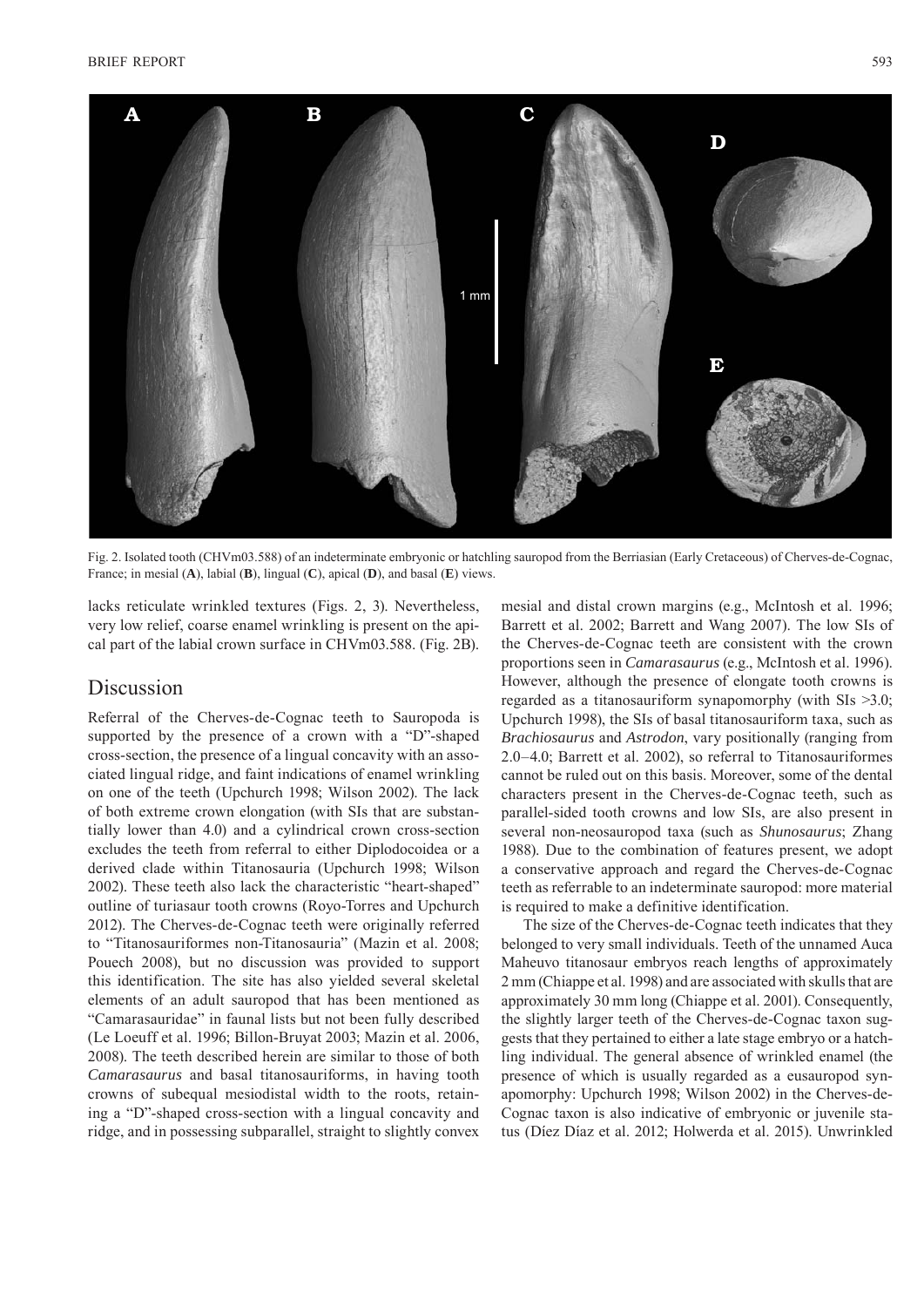

Fig. 3. Isolated teeth (A, CHVm03.561; **B**, CHVm03.589) of an indeterminate embryonic or hatchling sauropod from the Berriasian (Early Cretaceous) of Cherves-de-Cognac, France; in labial  $(A_1, B_1)$  and lingual  $(A_2, B_2)$  views.

enamel is present on the teeth of the Auca Mahuevo titanosaur (Chiappe et al. 2001) and the juvenile teeth of *Lirainosaurus* (Díez Díaz et al. 2012), although wrinked enamel is present on larger teeth of the latter taxon and so its presence/absence seems to be under ontogenetic control. However, other embryonic and juvenile sauropods, such as specimens of *Camarasaurus* and an unnamed diplodocid, possess wrinkled enamel (Britt and Naylor 1994; Holwerda et al. 2015).

Sauropods underwent a major faunal turnover over the Jurassic–Cretaceous boundary (e.g., Upchurch and Barrett 2005; Mannion et al. 2011), but localities yielding earliest Cretaceous sauropods are relatively rare (e.g., Weishampel et al. 2004; Upchurch et al. 2015; McPhee et al. 2016). Consequently, the material from Cherves-de-Cognac adds another useful datum in understanding sauropod distributions at this important time in their history and also offers the potential for future discoveries that may provide additional insights into faunal changes across the boundary. Moreover, although the Chervesde-Cognac teeth are taxonomically indeterminate, it is possible that they represent a non-titanosauriform macronarian sauropod or a non-neosauropod (see above). This is significant in the light of other recent discoveries, which suggest that non-diplodocoid and non-titanosauriform taxa were more common in earliest Cretaceous ecosystems than previously appreciated (Upchurch et al. 2015; McPhee et al. 2016).

Finally, it is interesting to speculate that western European "Purbeckian" localities, which exhibit similar lagoonal/sabkha-type environments, might have been important as nesting sites, due to the associated occurence of microvertebrate remains with eggshell fragments. The Purbeck Limestone Group of southern England has a sauropod record that includes the teeth of embryonic/hatchling individuals, possible sauropod eggshell fragments and a putative nest (Ensom 2002; Barrett et al. 2010). Reptile eggshell has also been reported from Cherves-de-Cognac (Grellet-Tinner et al. 2008), although none has been identified as sauropod thus far and no nests have been identified. By contrast macrovertebrate remains are rare at both sites, and the scarcity of large dinosaur remains may either reflect taphonomic bias or might indicate that adult dinosaurs were only transient residents in these environments (Wright et al. 1998; Norman and Barrett 2002).

**Acknowledgements**.**—**PMB thanks JMM and JP for their invitation to work on this material. We thank Alex Ball (NHM Image and Analysis Centre, London, UK) for help with SEM imaging. The translation of Dong (1990) was provided by the late Will Downs and can be downloaded from The Polyglot Paleontologist (http://paleoglot.org). The authors are especially grateful to Paul Tafforeau (European Synchrotron Radiation Facility, Grenoble, France) for imaging. X-Ray imaging was partly supported by ESRF grant EC531. Field investigations were supported by French Public Councils (Municipalité de Cherves-Richemont, Communauté de Communes de Cognac, Département de la Charente), the quarrying company Groupe Garandeau and the Musée d'Angoulême. We thank John Whitlock (Mount Aloysius College, Cresson, USA) and Femke Holwerda (Bayerische Staatssammlung für Paläontologie und Geologie, Munich, Germany) for helpful reviews of this article and Stephen Brusatte (School of GeoSciences, University of Edinburgh, UK) for editorial assistance.

## References

- [Barrett, P.M. and Wang, X.-L. 2007. Basal titanosauriform \(Dinosauria,](http://dx.doi.org/10.1016/j.palwor.2007.07.001) Sauropoda) teeth from the Lower Cretaceous Yixian Formation of Liaoning Province, China. *Palaeoworld* 16: 265–271.
- Barrett, P.M., Benson, R.B.J., and Upchurch, P. 2010. Dinosaurs of Dorset: Part II, the sauropod dinosurs (Saurischia: Sauropoda) with additional comments on the theropods. *Proceedings of the Dorset Natural History and Archaeological Society* 131: 113–126.
- [Barrett, P.M., Hasegawa, Y., Manabe, M., Isaji, S., and Matsuoka, H. 2002.](http://dx.doi.org/10.1111/1475-4983.00282) Sauropod dinosaurs from the Lower Cretaceous of eastern Asia: taxonomic and biogeographical implications. *Palaeontology* 45: 1197–1217.
- Billon-Bruyat, J.-P. 2003. *Les écosystèmes margino-littoraux du Juras-*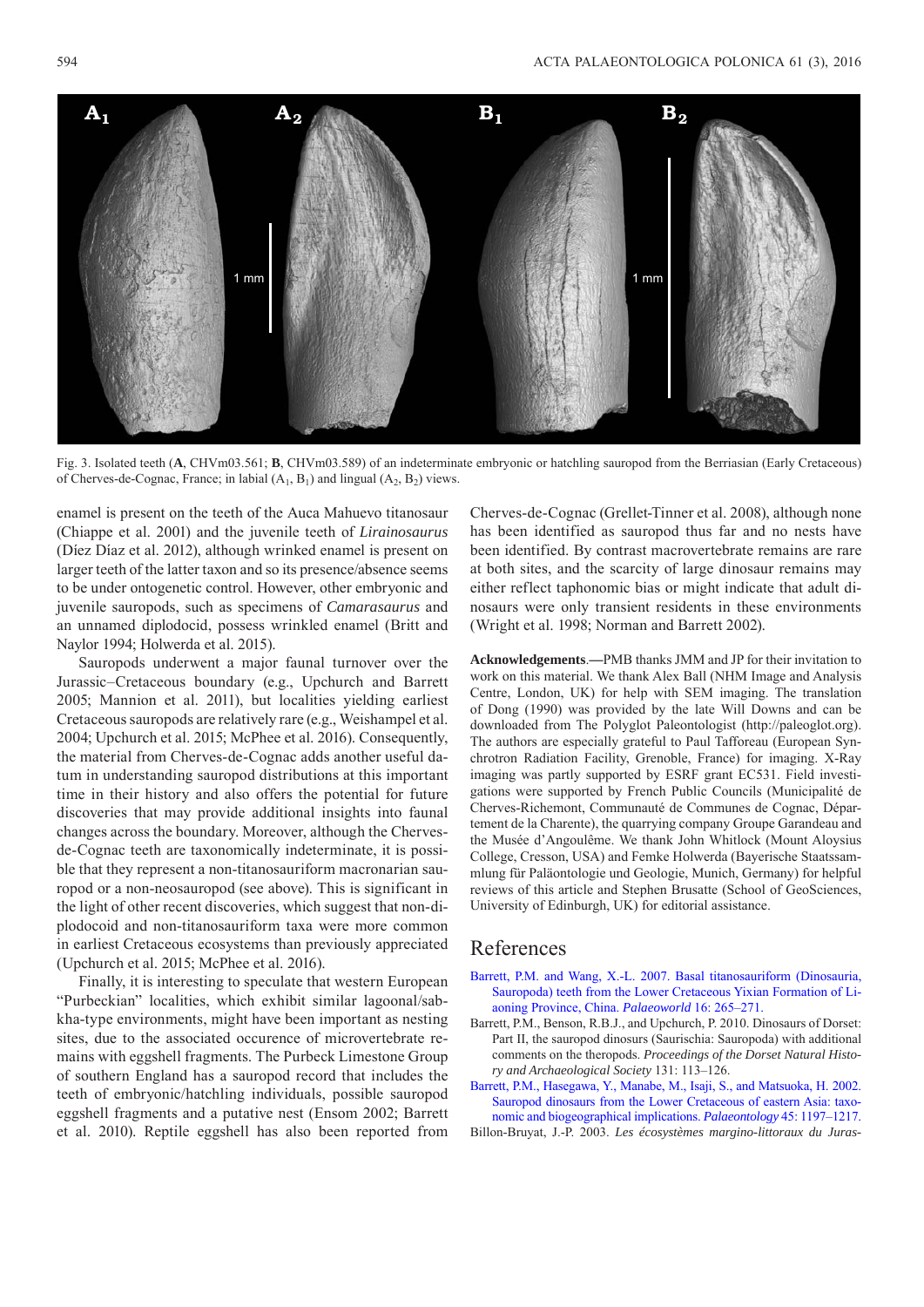*sique terminal et du Crétacé basal d'Europe occidental: biodiversité, biogéochimie et l'événement biotique de al limite Jurassique/Crétacé*. 254 pp. Ph.D. Dissertation, Université de Poitiers, Poitiers.

- [Billon-Bruyat, J.-P., Mazin, J.-M., and Pouech, J. 2010. A stegosaur tooth](http://dx.doi.org/10.1007/s00015-010-0028-y)  (Dinosauria: Ornithischia) from the Early Cretaceous of southwestern France. *Swiss Journal of Geosciences* 103: 143–153.
- Bonaparte, J.F. 1986. Les dinosaures (Carnosaures, Allosauridés, Sauropodes, Cétosauridés) du Jurassique Moyen de Cerro Cóndor (Chubut, Argentina). *Annales de Paléontologie* 72: 325–386.
- Britt, B.B. and Naylor, B.G. 1994. An embryonic *Camarasaurus* (Dinosauria, Sauropoda) from the Upper Jurassic Morrison Formation (Dry Mesa Quarry, Colorado). *In*: K. Carpenter, K.F. Hirsch, and J.R. Horner (eds.), *Dinosaur Eggs and Babies*, 256–264. Cambridge University Press, Cambridge.
- [Carballido, J.L., Marpmann, J.S., Schwarz-Wings, D., and Pabst, B. 2012.](http://dx.doi.org/10.1111/j.1475-4983.2012.01139.x)  New information on a juvenile sauropod specimen from the Morrison Formation and the reassessment of its systematic position. *Palaeontology* 55: 567–528.
- Carpenter, K. and McIntosh, J. 1994. Upper Jurassic sauropod babies from the Morrison Formation. *In*: K. Carpenter, K.F. Hirsch, and J.R. Horner (eds.), *Dinosaur Eggs and Babies*, 265–278. Cambridge University Press, Cambridge.
- Carpenter, K. and Tidwell, V. 2005. Reassessment of the Early Cretaceous sauropod *Astrodon johnsoni* Leidy 1865 (Titanosauriformes). *In*: V. Tidwell and K. Carpenter (eds.), *Thunder-Lizards: The Sauropodomorph Dinosaurs*, 78–114. Indiana University Press, Bloomington.
- [Chiappe, L.M., Salgado, L., and Coria, R.A. 2001. Embryonic skulls of](http://dx.doi.org/10.1126/science.1063723) titanosaur sauropod dinosaurs. *Science* 293: 2444–2446.
- [Chiappe, L.M., Coria, R.A., Dingus, L., Jackson, F., Chinsamy, A., and](http://dx.doi.org/10.1038/24370)  Fox, M. 1998. Sauropod dinosaur embryos from the Late Cretaceous of Patagonia. *Nature* 396: 258–261.
- [Colin, J.-P., El Albani, A., Fürsich, F.T., Martín-Closas, C., Mazin, J.-M.,](http://dx.doi.org/10.1016/j.crpv.2003.09.013)  and Billon-Bruyat, J.-P. 2004. Le gisement "Purbeckien" de vertébrés de Cherves-de-Cognac, Charente (SW France): nouvelles données biostratigraphiques. *Comptes Rendus Palevol* 3: 9–16.
- Curry, K.A. 1999. Ontogenetic histology of *Apatosaurus* (Dinosauria: [Sauropoda\): new insights on growth rates and longevity.](http://dx.doi.org/10.1080/02724634.1999.10011179) *Journal of Vertebrate Paleontology* 19: 654–665.
- Curry Rogers, K. and Erickson, G.M. 2005. Sauropod histology: microscopic views on the lives of giants. *In*: K.A. Curry Rogers and J.A. Wilson (eds.), *The Sauropods: Evolution and Paleobiology*, 303–326. University of California Press, Berkeley.
- [Díez Díaz, V., Pereda Suberbiola, X., and Sanz, J.L. 2012. Juvenile and](http://dx.doi.org/10.1016/j.geobios.2011.10.002) adult teeth of the titanosaurian dinosaur *Lirainosaurus* (Sauropoda) from the Late Cretaceous of Iberia. *Geobios* 45: 265–274.
- Dong, Z.M. 1990. Sauropoda from the Kelameili Region of the Junggar Basin, Xinjiang Autonomous Region [in Chinese]. *Vertebrata Pal-Asiatica* 28: 43–58.
- [El Albani, A., Fürsich, F.T., Colin, J.-P., Meunier, A., Hochuli, P., Martín -](http://dx.doi.org/10.1007/s10347-004-0017-6) -Closas, C., Mazin, J.-M., and Billon-Bruyat, J.-P. 2004. Palaeoenvironmental reconstruction of the basal Cretaceous vertebrate bearing beds in the northern part of the Aquitaine Basin (SW France): sedimentological and geochemical evidence. *Facies* 50: 195–215.
- Ensom, P.C. 2002. Reptile eggshell, tiny vertebrate remains and globular calcified cartilage from the Purbeck Limestone Group of southern England. *Special Papers in Paleontology* 68: 221–240.
- Foster, J.R. 2005. New juvenile sauropod material from western Colorado, and the record of juvenile sauropods from the Upper Jurassic Morrison Formation. *In*: V. Tidwell and K. Carpenter (eds.), *Thunder-Lizards: The Sauropodomorph Dinosaurs*, 141–153. Indiana University Press, Bloomington.
- Gilmore, C.W. 1925. A nearly complete articulated skeleton of *Camarasaurus*, a saurischian dinosaur from the Dinosaur National Monument. *Memoirs of the Carnegie Museum* 10: 347–384.
- Grellet-Tinner, G., Pouech, J., and Mazin, J.-M. 2008. Exquisitely preserved reptile eggshell fragments from the Berriasian site of Cherves-de-Cognac (Charente): paleobiological implications. *In*: J.-M. Mazin, J.

Pouech, P. Hantzpergue, and V. Lacombe (eds.), Mid-Mesozoic Life and Enviroments. *Documents des Laboratoires de Géologie Lyon* 164: 46–49.

- [Holwerda, F.M., Pol, D., and Rauhut, O.W.M. 2015. Using dental enam](http://dx.doi.org/10.1371/journal.pone.0118100)el wrinking to define sauropod tooth morphotypes from the Cañadón Asfalto Formation, Patagonia, Argetina. *PLoS ONE* 10 (2): e0118100.
- Ikejiri, T., Tidwell, V., and Trexler, D.L. 2005. New adult specimens of *Camarasaurus lentus* highlight ontogenetic variation within the species. *In*: V. Tidwell and K. Carpenter (eds.), *Thunder-Lizards: The Sauropodo morph Dinosaurs*, 154–179. Indiana University Press, Bloomington.
- Le Loeuff, J., Buffetaut, E., and Merser, C. 1996. Découverte d'un dinosaure sauropode tithonien dans la région de Cognac (Charente). *Géologie de la France* 2: 79–81.
- [Mannion, P.D., Upchurch, P., Carrano, M.T., and Barrett, P.M. 2011. Test](http://dx.doi.org/10.1111/j.1469-185X.2010.00139.x)ing the effect of the rock record on diversity: a multidisciplinary approach to elucidating the generic richness of sauropodomorph dinosaurs through time. *Biological Reviews* 86: 157–181.
- Marsh, O.C. 1878. Principal characters of the American Jurassic dinosaurs, Part I. *American Journal of Science (Series 3)* 16: 411–416.
- Mazin, J.-M. and Pouech, J. 2008. Crocodylomorph microremains from Champblanc (Berriasian, Cherves-de-Cognac, Charente, France). *In*: J.- M. Mazin, J. Pouech, P. Hantzpergue, and V. Lacombe (eds.), Mid-Mesozoic Life and Enviroments. *Documents des Laboratoires de Géologie Lyon* 164: 65–67.
- Mazin, J.-M., Billon-Bruyat, J.-P., Pouech, J., and Hantzpergue, P. 2006. The Purbeckian site of Cherves-de-Cognac (Berriasian, Early Cretaceous, southwest France): a continental ecosystem accumulated in an evaporitic littoral depositional environment. *In*: P.M. Barrett and S.E. Evans (eds.), *Ninth International Symposium on Mesozoic Terrestrial Ecosystems and Biota, Abstracts and Proceedings*, 84–88. Natural History Museum, London.
- Mazin, J.-M., Pouech, J., Hantzpergue, P., and Lenglet, T. 2008. The Purbeckian site of Cherves-de-Cognac (Berriasian, Early Cretaceous, SW France): a first synthesis. *In*: J.-M. Mazin, J. Pouech, P. Hantzpergue, and V. Lacombe (eds.), Mid-Mesozoic Life and Enviroments. *Documents des Laboratoires de Géologie Lyon* 164: 68–71.
- McIntosh, J.S., Miles, C.A., Cloward, K.C., and Parker, J.R. 1996. A new nearly complete skeleton of *Camarasaurus*. *Bulletin of the Gunma Museum of Natural History* 1: 1–87.
- [McPhee, B.W., Mannion, P.D., de Klerk, W.J., and Choiniere, J.N. 2016.](http://dx.doi.org/10.1016/j.cretres.2015.11.006) High diversity in the sauropod dinosaur fauna of the Lower Cretaceous Kirkwood Formation of South Africa: implications for the Jurassic– Cretaceous transition. *Cretaceous Research* 59: 228–248.
- [Myers, T.S. and Storrs, G.W. 2007. Taphonomy of the Mother's Day Quar](http://dx.doi.org/10.2110/palo.2005.p05-123r)ry, Upper Jurassic Morrison Formation, south-central Montana, USA. *Palaios* 22: 651–666.
- Norman, D.B. and Barrett, P.M. 2002. Ornithischian dinosaurs from the Lower Cretaceous (Berriasian) of England. *Special Papers in Palaeontology* 68: 161–189.
- Pouech, J. 2008. *Position des mammifères dans les écosystèmes mésozoïques d'Europe Occidental: le gisement de Cherves-de-Cognac (Berriasian, Charente, France).* 274 pp. Ph.D. Dissertation, Université Claude Bernard Lyon 1, Lyon.
- Pouech, J. and Mazin, J.-M. 2008a. Correlation Between Microvertebrates Biodiversity and Conditions of Deposition Along a Sedimentary Series (Berriasian, Cherves-de-Cognac, France). *Berichte der Geologischen Bundesanstalt, Wien* 74: 81–82.
- Pouech, J. and Mazin, J.-M. 2008b. Mammalian diversity: the position of Cherves-de-Cognac) in the west European record. *In*: J.-M. Mazin, J. Pouech, P. Hantzpergue, and V. Lacombe (eds.), Mid-Mesozoic Life and Enviroments. *Documents des Laboratoires de Géologie Lyon* 164: 74–76.
- Pouech, J., Mazin, J.-M., and Billon-Bruyat, J.-P. 2006. Microvertebrate diversity from Cherves-de-Cognac (Lower Cretaceous, Berriasian: Charente, France). *In*: P.M. Barrett and S.E. Evans (eds.), *Ninth International Symposium on Mesozoic Terrestrial Ecosystems and Biota, Abstracts*  and Proceedings, 96-100. Natural History Museum, London.